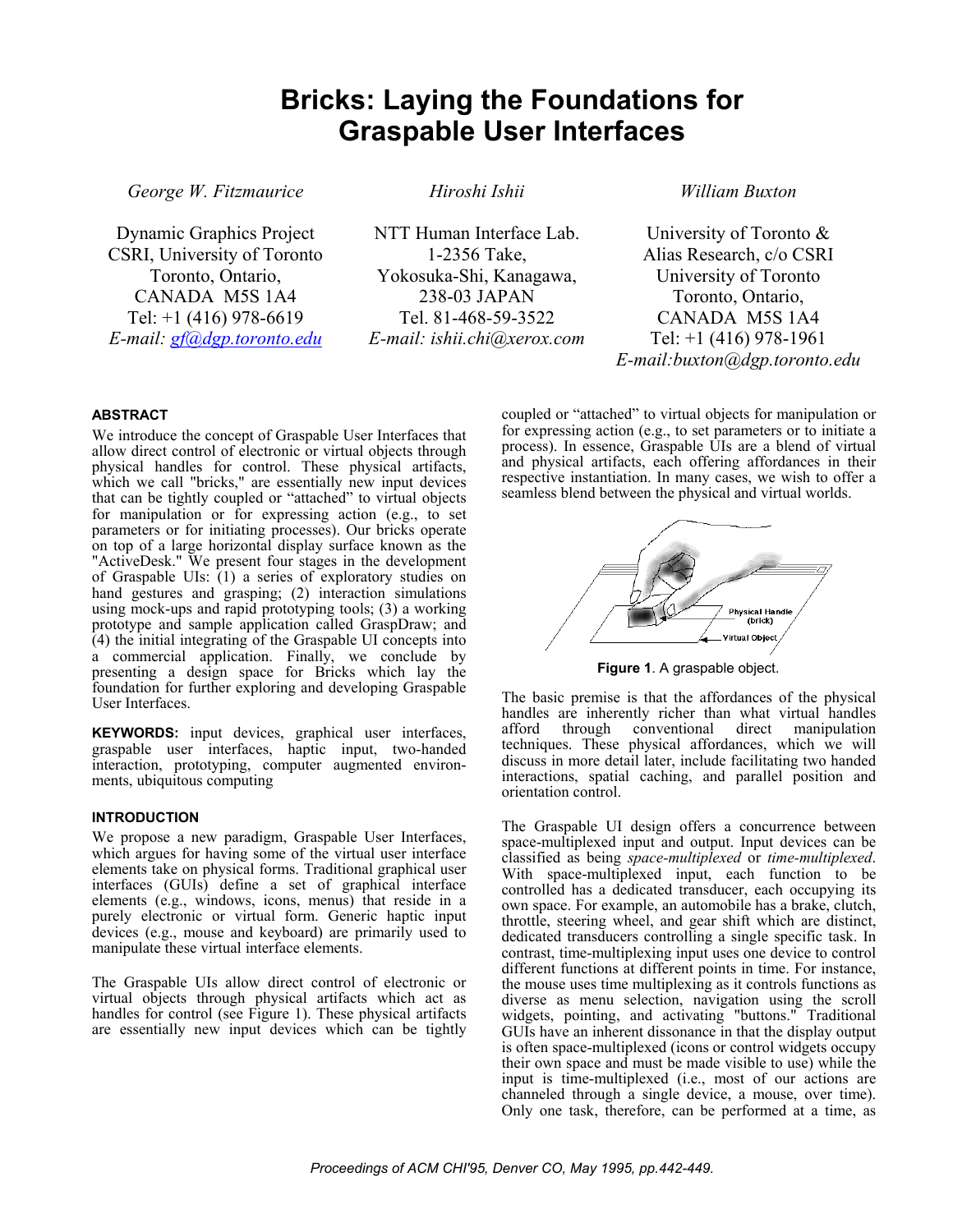they all use the same transducer. The resulting interaction techniques are often sequential in nature and mutually exclusive. Graspable UIs attempt to overcome this.

In general, the Graspable UI design philosophy has several advantages:

- It encourages two handed interactions [3, 7];
- shifts to more specialized, context sensitive input devices;
- allows for more parallel input specification by the user, thereby improving the expressiveness or the communication capacity with the computer;
- leverages off of our well developed, everyday skills of prehensile behaviors [8] for physical object manipulations;
- externalizes traditionally internal computer representations;
- facilitates interactions by making interface elements more "direct" and more "manipulable" by using physical artifacts;
- takes advantage of our keen spatial reasoning [2] skills;
- offers a space multiplex design with a one to one mapping between control and controller; and finally,
- affords multi-person, collaborative use.

## **BASIC CONCEPTS**

Graspable UIs allow direct control of electronic objects through physical artifacts which we call *bricks*. The bricks, approximately the size of LEGO™ bricks, sit and operate on a large, horizontal computer display surface (the Active Desk, described later). A *graspable* object is an object composed of both a physical handle (i.e., one or more bricks attached) and a virtual object (see Figure 1).

The bricks act as specialized input devices and are tracked by the host computer. From the computer's perspective, the brick devices are tightly coupled to the host computer capable of constantly receiving brick related information (e.g., position, orientation and selection information), which can be relayed to application programs and the operating system. From the user's perspective, the bricks act as physical handles to electronic objects and offer a rich blend of physical and electronic affordances.

#### **One Handle**

In the simplest case, we can think of the bricks as handles similar to that of graphical handles in computer drawing programs such as MacDraw™ (see Figure 2a). A physical handle (i.e., a brick) can be attached to an object. Placing a brick on the display surface causes the virtual object beneath it to become attached (see Figure 2b). Raising the brick above the surface releases the virtual object. To move or rotate a virtual object, the user moves or rotates the attached brick (see Figure 3). Note that the virtual object's center of rotation is at the center of the brick.



**Figure 2**. (a) Traditional MacDraw-like application which uses electronic handles to indicate a selection. (b) Selecting using a brick.



**Figure 3**. Move and rotate virtual object by manipulating a physical brick, which acts as a handle.

A simple example application may be a floor planner (see Figure 5a). Each piece of furniture has a physical brick attached and the user can arrange the pieces, most likely in a rapid trial-and-error fashion. This design lends itself to two-handed interaction and the forming of highly transient groupings by touching and moving multiple bricks at the same time.

#### **Two Handles**

More sophisticated interaction techniques can be developed if we allow more than one handle (or brick) to be attached to a virtual object. For example, to stretch an electronic square, two physical bricks can be placed on an object. One brick acts like an anchor while the second brick is moved (see Figure 4).



**Figure 4**. Two bricks can stretch the square. One brick acts like an anchor while the second brick is moved.

Placing more than one brick on an electronic object gives the user multiple control points to manipulate an object. For example, a spline-curve can have bricks placed on its control points (see Figure 5b). A more compelling example is using the position and orientation information of the bricks to deform the shape of an object. In Figure 6, the user starts off with a rectangle shaped object. By placing a brick at both ends and rotating them at the same time, the user specifies a bending transformation similar to what would happen in the real world if the object were made out of a malleable material such as clay. It is difficult to imagine how this action or transformation could be expressed easily using a mouse.

One key idea that the examples illustrate is that the bricks can offer a significantly rich vocabulary of expression for input devices. Compared to most pointing devices (e.g., the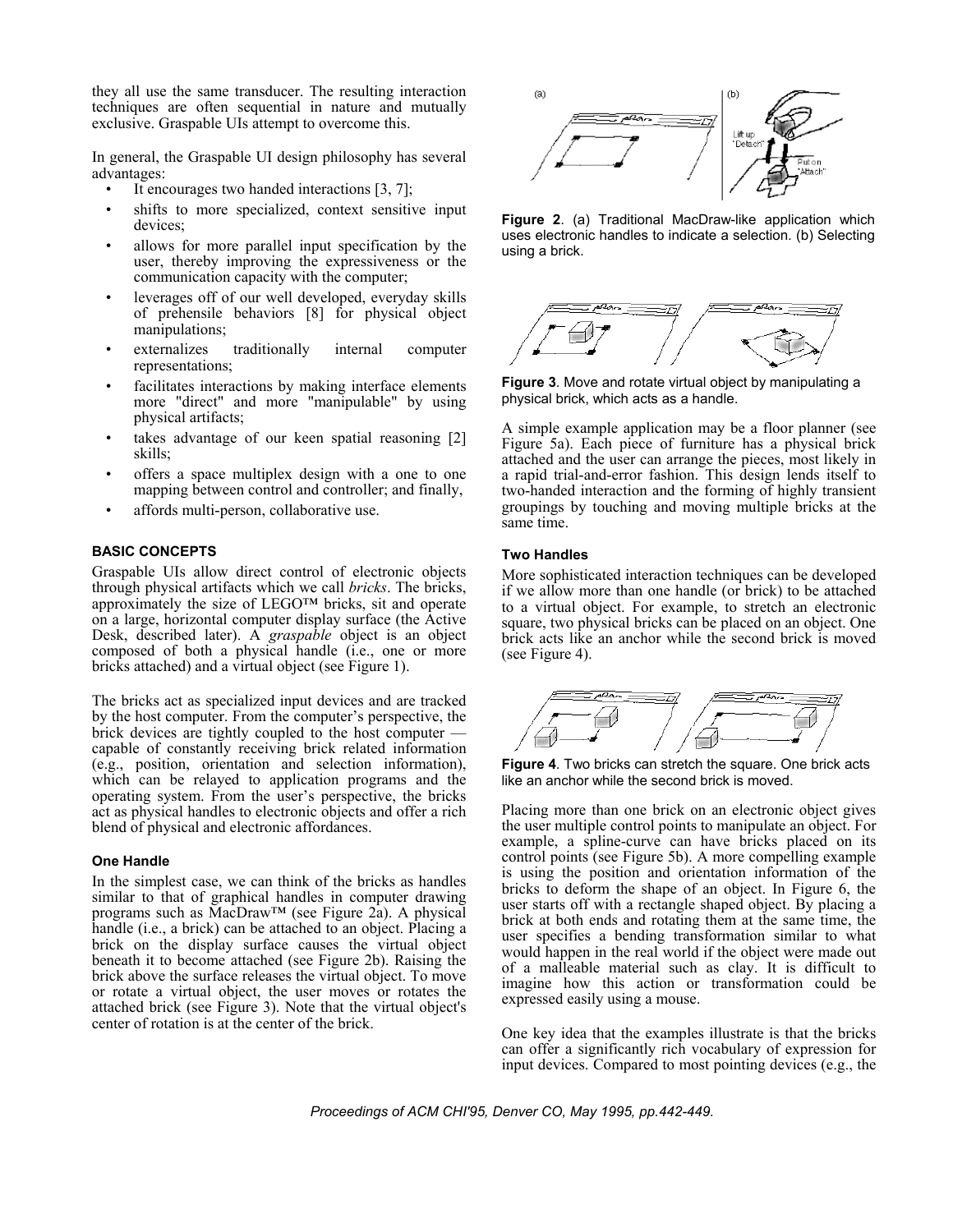mouse) which only offers an x-y location, the bricks offer multiple x-y locations and orientation information at the same instances of time.



**Figure 5**. (a) Proposed simple floor planner application. (b) Many physical bricks are used for specifying multiple control points for creating a spline curve.



**Figure 6**. Moving and rotating both bricks at the same time causes the electronic object to be transformed.

#### **RELATED RESEARCH**

Some research and commercial systems have been developed with a similar graspable theme. In some sense, many of these emerging systems exhibit the property of ubiquitous computing [14] in which computation is embedded in many physical artifacts and spread throughout our everyday environment. The following systems illustrate the push towards ubiquitous computing, physical manipulation interfaces and merging physical and virtual artifacts.

The LegoWall prototype (developed by A/S Modulex, Billund Denmark in conjunction with the Jutland Institute of Technology in 1988) consists of specially designed LEGO blocks that fasten to a wall mounted peg-board panel composed of a grid of connectors. The connectors supply power and a means of communication from the blocks to a central processing unit. This central processing unit runs an expert system to help track where the blocks are and what actions are valid.

The behavior construction kits [9] consist of computerized LEGO pieces with electronic sensors (such as light, temperature, pressure) which can be programmed by a computer (using LEGO/Logo) and assembled by users. These LEGO machines can be spread throughout the environment to capture or interact with behaviors of people, animals or other physical objects. The "programmable brick," a small battery-powered computer containing a microprocessor, non-volatile ROM and I/O ports is also being developed to spread computation.

The AlgoBlock system [13] is a set of physical blocks that can be connected to each other to form a program. Each block corresponds to a single Logo-like command in the programming language. Once again, the emphasis is on manipulating physical blocks each with a designated atomic function which can be linked together to compose a more

complex program. The system facilitates collaboration by providing simultaneous access and mutual monitoring of each block.

Based on a similar philosophy of the 3-Draw computeraided design tool [11], Hinckley et al. has developed passive real-world interface props [5]. Here users are given physical props as a mechanism to manipulate 3D models. They are striving for interfaces in which the computer passively observes a natural user dialog in the real world (manipu-lating physical objects), rather than forcing a user to engage in a contrived dialog in the computer-generated world.

Finally, the DigitalDesk [15] merges our everyday physical desktop with paper documents and electronic documents. A computer display is projected down onto a real physical desk and video cameras pointed at the desk use image analysis techniques to sense what the user is doing. The DigitalDesk is a great example of how well we can merge physical and electronic artifacts, taking advantage of the strengths of both mediums.

## **STAGE 1: EARLY BRICK EXPLORATIONS**

A series of quick studies was conducted to motivate and investigate some of the concepts behind Graspable UIs. Having decided on bricks, we wanted to gain insights into the motor-action vocabulary for manipulating them.

## **LEGO separation task**

The first exploratory study asked subjects to perform a simple sorting task as quickly as possible. The basic idea was to get a sense of the performance characteristics and a range of behavior people exhibit while performing a task that warrants rapid hand movements and agile finger control for object manipulation. Subjects were presented with a large pile of colored LEGO bricks on a table and were asked to separate them into piles by color as quickly as possible.

We observed rapid hand movements and a high degree of parallelism in terms of the use of two hands throughout the task. A very rich gestural vocabulary was exhibited. For instance, a subject's hands and arms would cross during the task. Subjects would sometimes slide instead of pick-up and drop the bricks. Multiple bricks were moved at the same time. Occasionally a hand was used as a "bulldozer" to form groups or to move a set of bricks at the same time. The task allowed subjects to perform *imprecise* actions and interactions. That is, they could use mostly ballistic actions throughout the task and the system allowed for imprecise and incomplete specifications (e.g., "put this brick in that pile," which does not require a precise (x, y) position specification). Finally, we noticed that users would enlarge their workspace to be roughly the range of their arms' reach.

#### **Domino sorting task**

The second exploratory study asked subjects to place dominos on a sheet of paper in descending sorted order. Initially, the dominos were randomly placed on a tabletop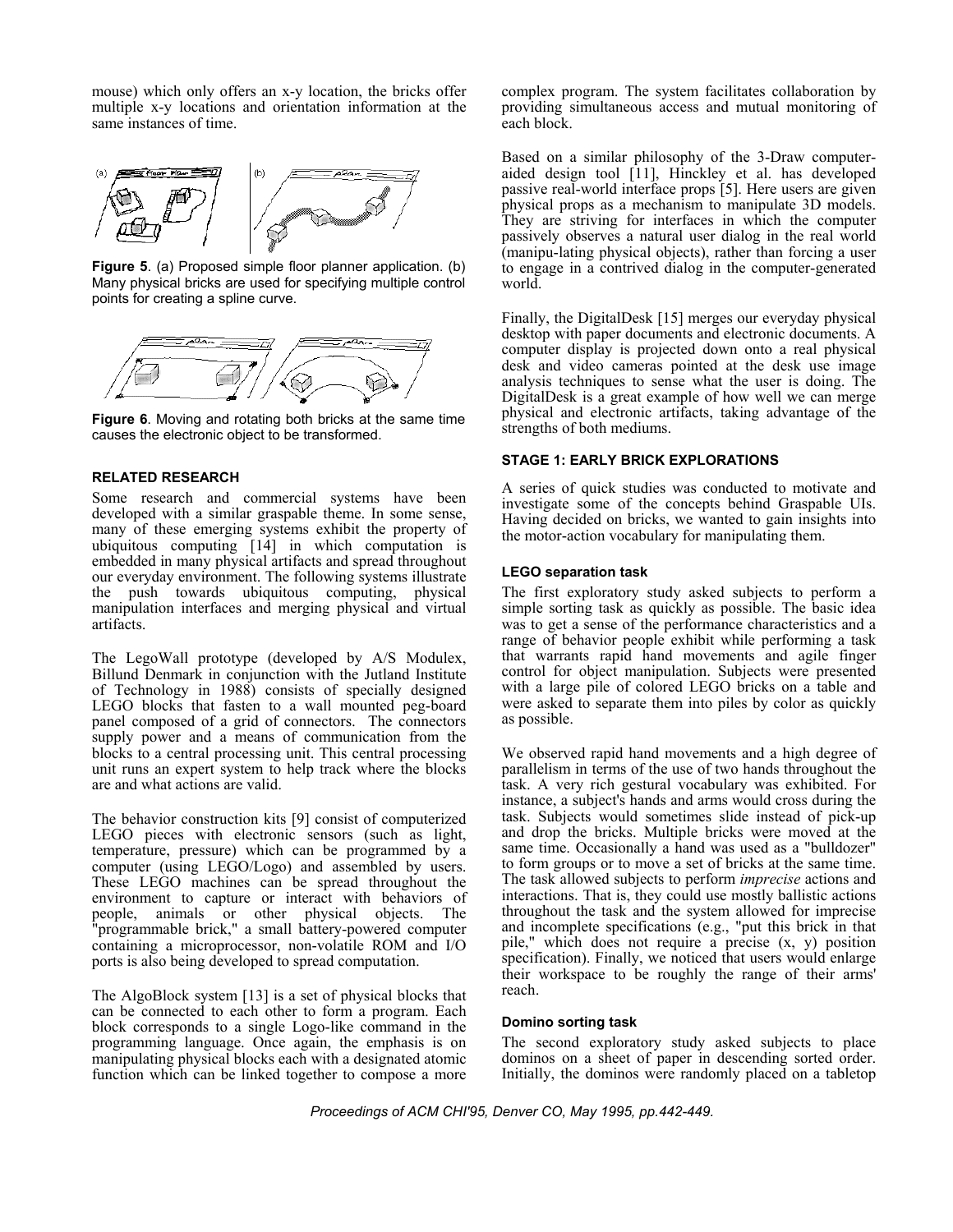and subjects could use the entire work surface. A second condition was run which had the dominos start in a bag. In addition, their tabletop workspace was restricted to the size of a piece of paper.

Once again this sorting task also revealed interesting interaction properties. Tactile feedback was often used to grab dominos while visually attending to other tasks. The non-dominant hand was often used to reposition and align the dominos into their final resting place while, in parallel, the dominant hand was used to retrieve new dominos. The most interesting observation was that subjects seemed to inherently know the geometric properties of the bricks and made use of this everyday knowledge in their interactions without prompting. For example, if 5 bricks are side-byside in a row, subjects knew that applying simultaneous pressure to the left-most and right-most end bricks will cause the entire row of bricks to be moved. Finally, in the restricted workspace domino condition we observed one subject taking advantage of the "stackability" of the dominos and occasionally piled similar dominos on top of others to conserve space. Also, sometimes a subject would use their non-dominant hand as a "clipboard" or temporary buffer while they plan or manipulate other dominos.

## **Physical manipulation of a stretchable square**

To get a better sense of the issues for manipulating physical versus virtual objects, we designed a "stretchable square" constructed out of foam core. This square looks like a tray with a one inch rim around each side. Users could expand or collapse the width of the square (see Figure 7). We displayed an end position, orientation and scale factor for the physical square and asked subjects to manipulate the square to match the final target as quickly as possible. A variety of cases were tested involving one, two or all three transformation operations (translate, scale, and rotate).



**Figure 7**. Flexible curve and stretchable square.

We found that each subject had a different style of grasping the stretchable square for position and orientation tasks. This served to remind us that physical objects often have a wide variety of ways to grasp and to manipulate them even given natural grasp points. In addition, subjects did not hesitate and were not confounded by trying to plan a grasp strategy. One subject used his dominant hand to perform the primary manipulation and the non-dominant hand as a breaking mechanism and for finer control.

Perhaps the most salient observation is that users performed the three operations (translation, rotation and scaling) in parallel. That is, as the subjects were translating the square towards its final position, they would also rotate and scale the square at the same time. These atomic operations are combined and chunked together [1].

## **Comparison Using MacDraw Application**

The same matching tasks were then done using virtual objects and a stylus on a large, horizontal drafting table with a computer display projected on the writing surface. Using the MacDraw  $II^{\mathsf{TM}}$  program, subjects were asked to move a virtual object on top of a target virtual object matching position, orientation and scale factors.

We observed that even when we factor out the time needed to switch in and out of rotation mode in MacDraw, task completion time was about an order of magnitude longer than the physical manipulation using the stretchable square. We noticed a "zoom-in" effect to reach the desired end target goal. For example, subjects would first move the object on top of the target. Then they would rotate the object, but often be unable to plan ahead and realize that the center of rotation will cause the object to be displaced. Thus, they often had to perform another translation operation. They would repeat this process until satisfied with a final match.

The MacDraw user interface, and many other interfaces, forces the subject to perform the operations in a strictly sequential manner. While we can become very adept at performing a series of atomic operations in sequence, the interface constrains user interaction behavior. In effect, the interface forces users to remain novices by not allowing them to exhibit more natural and efficient expressions of specifying atomic operations in parallel.

## **Curve Matching**

Continuing to explore our skills at physical manipulations, we asked subjects to use a flexible curve (see Figure 7) to match a target shape. The flexible curve, often used in graphic design, consists of a malleable metal surrounded by soft plastic in the shape of a long (18 inch) rod. The inner metal allows the curve to hold its shape once deformed.

We found that users quickly learned and explored the physical properties of the flexible curve and exhibited very expert performance in under a minute. All ten fingers were often used to impart forces and counterforces onto the curve. The palm of the hand was also used to preserve portions of the shape during the curve matching task. We observed that some subjects would "semantically load" their hands and arms before making contact with the flexible curve in anticipation of their interactions. The semantic loading is a preconceived grasp and manipulation strategy by the user which, in order to execute properly, the arms, hands and fingers must start in a specific, sometime uncomfortable, loaded position. This process often allowed the subject to reach the final target curve shape in one gestural action.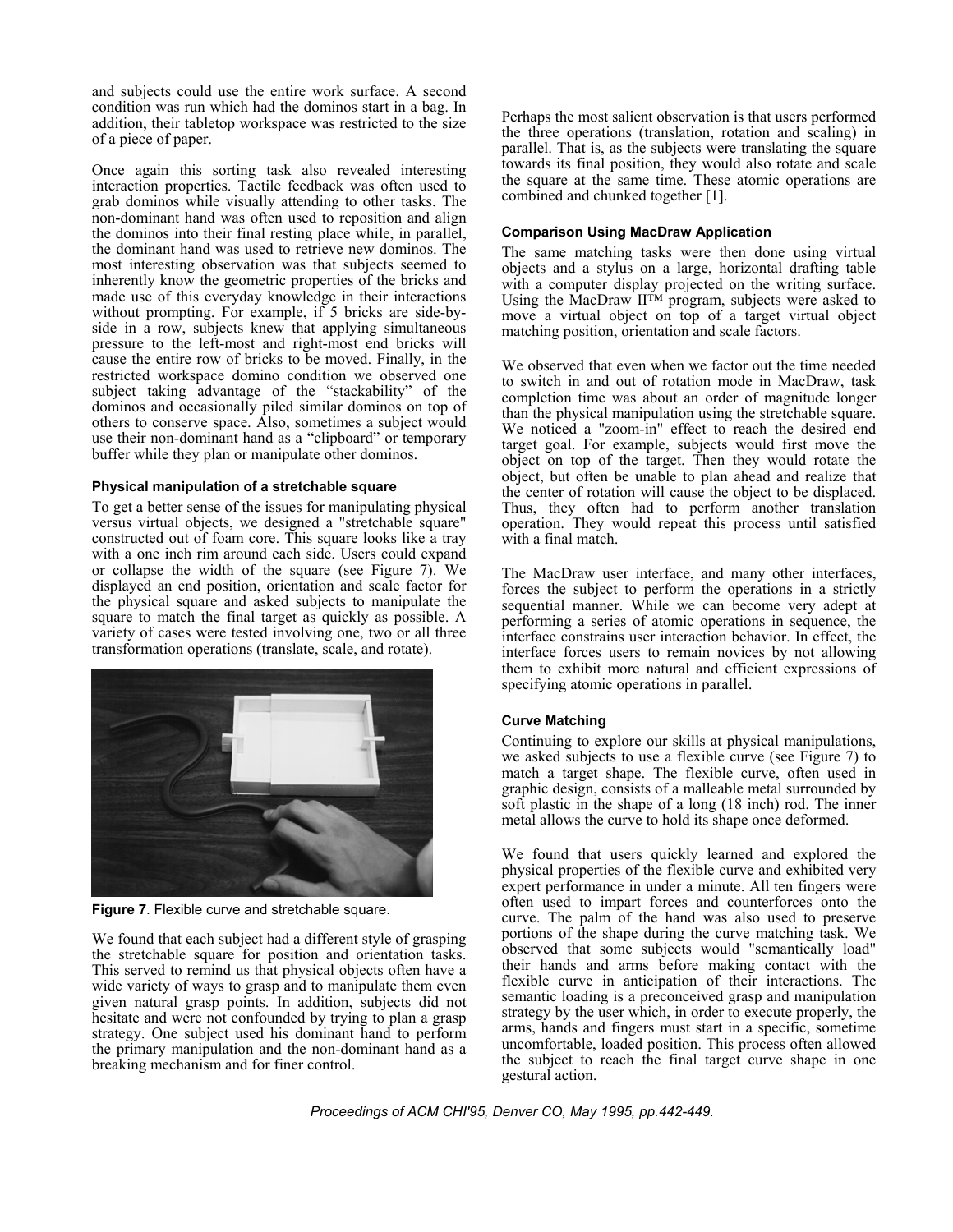#### **STAGE 2: MOCK-UP AND SIMULATIONS**

Next, we mocked-up some sample brick interactions using a prototyping tool (Macromind Director) and acted them out on the Active Desk. By using a few LEGO bricks as props and creating some basic animations using the prototyping tool, we could quickly visualize what the interactions would look like and begin to get a sense of how they will feel. These sample interactions were video taped and edited. We were able to mock-up many of the primary ideas such as: attaching and detaching bricks from virtual objects; translation and rotation operations using one brick; using two bricks each attached to separate virtual objects, and finally two bricks attached to a single virtual object to specify stretching and simple deformations.

All of these exploratory studies and mock-ups aided us to quickly explore some of the core concepts with minimum set-up effort. Finally, the video tapes that we create often serves as inspirational material.

#### **STAGE 3: PROTOTYPE**

After the mock-ups, we built the bricks prototype to further investigate the Graspable UI concepts. The prototype consists of the Active Desk, a SGI Indigo2 and two Ascension Bird receivers (see Figure 8).

## **Active Desk**

The Active Desk is a large horizontal desktop surface which has a rear projected computer screen underneath the writing surface (see Figure 8). Modeled after a drafting table, the dimensions of the surface are roughly 4.5' by 3.0' on a slight 30 degree angle. The projected computer screen inset has a dimension roughly 3' by 2'. A Scriptel transparent digitizing tablet lays on top of the surface and a stylus device may be used for input. The LCD projection display only has a 640x480 resolution so the SGI screen is down converted to an NTSC signal and sent to the LCD display.

#### **Bricks**

To prototype the graspable objects (bricks), we use the Ascension Flock of Birds™ 6D input devices to simulate the graspable objects. That is, each receiver is a small 1 inch cube that constantly sends positional (x, y, and z) and orientation information to the SGI workstation. We currently have a two receiver system, which simulates two active bricks that operate on top of the Active Desk. More receivers can be added to the system but the wires attached to the receivers hinder interactions. Nevertheless, the two receivers offer us an initial means of exploring the design space in a more formal manner.

#### **GraspDraw — A simple drawing application**

A simple drawing application, GraspDraw, was developed to test out some of the interaction techniques. The application lets users create objects such as lines, circles, rectangles and triangles (see Figure 8). Once created, the objects can be moved, rotated and scaled. GraspDraw is written in C using the GL library on an SGI Indigo2.

The two Bird receivers act like bricks and can be used simultaneously to perform operations in parallel. One of the bricks has a push button attached to it to register additional user input. This button is primarily used for creating new objects. Grasps (i.e., attaching the brick to a virtual object) are registered when a brick is near or on the desktop surface. To release a grasp, the user lifts the brick off of the desktop (about 2 cm).

To select the current tool (select, delete, rectangle, triangle, line, circle) and current draw color, we use a physical tray and an ink-well metaphor. Users dunk a brick in a compartment in the tray to select a particular tool. A soft audio beep is heard to act as feedback for switching tools. Once a tool is selected, a prototype shape or tool icon is attached to the brick. The shape or icon is drawn in a semitransparent layer so that users may see through the tool.



**Figure 8**. GraspDraw application and ActiveDesk.

The concept of an *anchor* and *actuator* have been defined in interactions that involve two or more bricks. An anchor serves as the origin of an interaction operation. Anchors often specify an orientation value as well as a positional value. Actuators only specify positional values and operate within a frame of reference defined by an anchor. For example, performing a stretching operation on a virtual object involves using two bricks one as an anchor and the other as an actuator. The *first* brick attached to the virtual object acts as an anchor. The object can be moved or rotated. When the *second* brick is attached, it serves as an actuator. Position information is registered relative to the anchor brick. If the first anchor brick is released, the actuator brick is promoted to the role of an anchor.

## **STAGE 4: COMMERCIAL APPLICATION**

In following the goals of user centered design and user testing, there are some real problems when working with new interaction techniques such as the Graspable UI. First, in order to conduct formal experiments, one must generally work in a restricted controlled environment. The demands of experimental control are often at odds with human performance in the more complex context of the real world. Secondly, University researchers typically do not have access to the source code of anything but toy applications.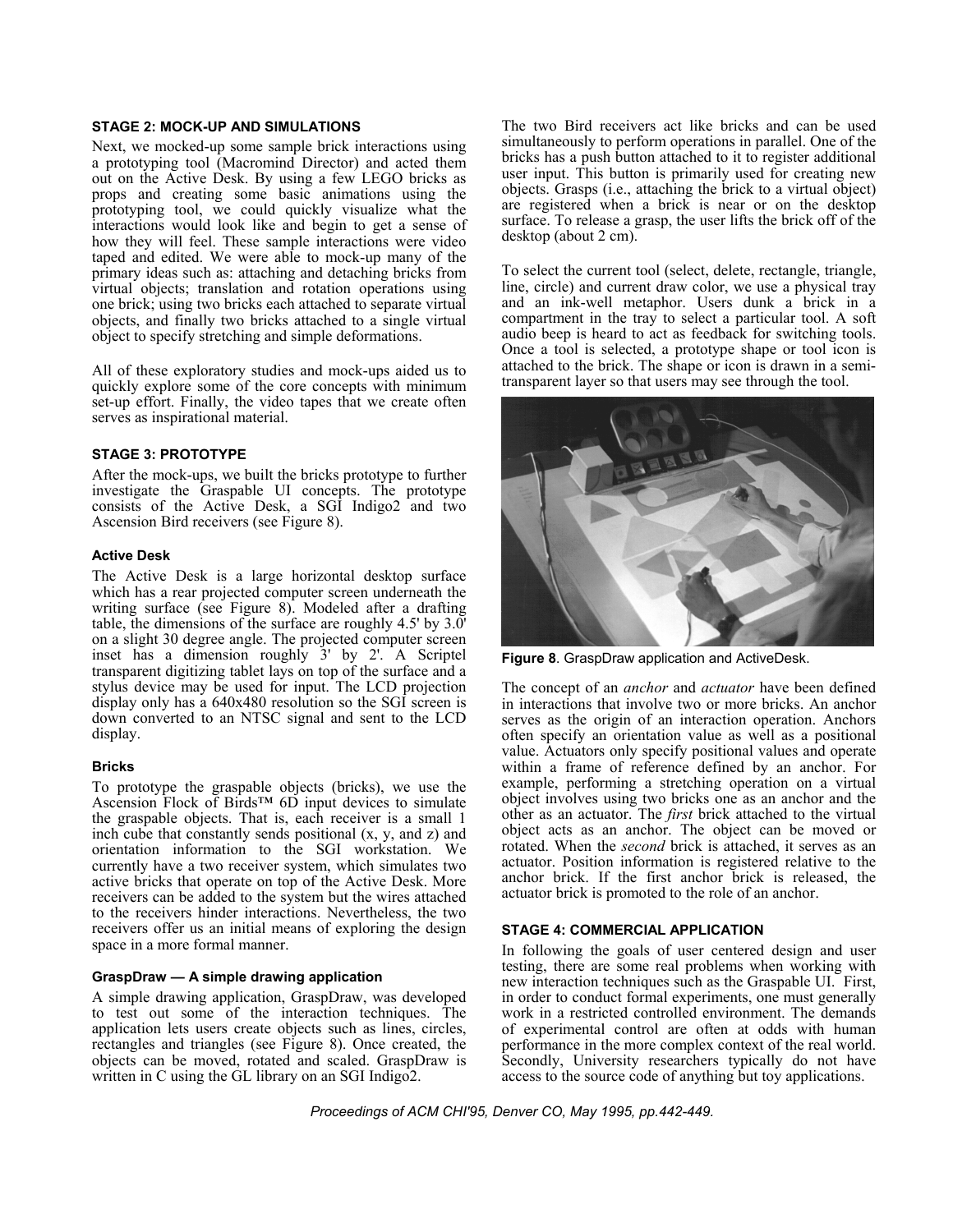Therefore, testing and demonstrations of innovative techniques like the Graspable UI are subject to criticisms that "it's fine in the simple test environment, but it won't work in the real world."

The first point can be dealt with by careful experimental design and differentiating between controlled experiments and user testing. Our approach to the second is to partner with a commercial software company that has a real application with real users. In so doing, we were able to access both a real application and a highly trained user community.

Hence, we have implemented a critical mass of the Graspable UI into a modified version of Alias Studio™, a high-end 3D modeling and animation program for SGI machines. Specifically, we are exploring how multiple bricks can be used to aid curve editing tasks. Although we have just begun this stage of research, we currently have two bricks integrated into the Studio program. The bricks can be used to simultaneously edit the position, orientation and scale factor for points along a curve. Future investigations may use bricks to clamp or freeze portions of the curve. This integration process and evaluation will further help us to refine the Graspable UI concepts.

## **DISCUSSION**

We have conducted some preliminary user testing of the bricks concept using the GraspDraw application. All of the approximately 20 users who have tried the interface perform parallel operations (e.g., translate and rotate) at a very early stage of using the application. Within a few minutes of using the application, users become very adept at making drawings and manipulating virtual objects. Some users commented on the fact that the bricks were tethered, which hindered some of their interactions.

One could argue that all Graphical UI interactions, except perhaps touch (e.g., touchscreens) are already graspable interfaces if they use a mouse or stylus. However, this claim misses a few important distinctions. First, Graspable UIs make a distinction between "attachment" and "selection." In traditional Graphical UIs, the selection paradigm dictates that there is typically only one active selection; Selection N implicitly causes Selection N-1 to be unselected. In contrast, when bricks are attached to virtual objects the association persists across multiple interactions. Selections are then made by making physical contact with the bricks. Therefore, with Graspable UIs we can possibly eliminate many of the redundant selection actions and make selections easier by replacing the act of precisely positioning a cursor over a small target with the act of grabbing a brick. Secondly, Graspable UIs advocate using multiple devices (e.g., bricks) instead of channeling all interactions through one device (e.g., mouse). Consequently, not only are selections persistent, there can be one persistent selection per brick. Thirdly, the bricks are inherently spatial. For example, we can temporarily arrange bricks to form spatial caches or use them as spatial landmarks for storage. By having more spatial persistence,

we can use more of our spatial reasoning skills and muscle memory. This was exhibited during the LEGO and Domino exploratory studies. Clearly, the bricks are handled differently than a mouse.

One may suggest to eliminate using bricks and instead use only our hands as the physical input devices. While this may be useful for some applications, in general using a physical intermediary (i.e., brick) may be more desirable. First, tactile feedback is essential; it provides a way of safeguarding user intent. The bricks supply tactile confirmation and serve as a visual interaction residue. Secondly, hand gestures lack very natural delimiters for starting and stopping points. This makes it difficult to segment commands and introduces lexical pragmatics. In contrast, the affordances of touching and releasing a brick serve as very natural start and stop points.

There are many open design issues and interaction pragmatics to research. For example, should we vary the attributes of a brick (shape, size, color, weight) to indicate its function? Should all the bricks have symmetrical behavior? How many bricks can a user operate with at the same time? Do the bricks take up too much space and cause screen clutter (perhaps we can stack the bricks and they can be made out of translucent material)? For fine, precise pointing, do bricks have a natural hot spot (perhaps a corner or edge)? Sometimes it is more advantageous to have a big "cursor" to acquire a small target [6].

## **Inter-Brick behaviors**

Much of the power behind the Bricks is the ability to operate and interact with more than one brick at the same time. Our interaction techniques need to be sensitive to this issue and define consistent inter-brick behaviors for onehanded (unimanual) or two-handed (bimanual) interactions. Moreover, we will need to develop a new class of techniques that use combinations of unimanual and bimanual interactions during the life span of a single technique. For instance, a technique may be initiated using one hand, transfer to using both hands and then terminate back to using one hand. The key point is that we need to provide for seamless transitions within a single interaction technique that switches between unimanual and bimanual interactions. As we noted earlier, the Anchor/Actuator behavior serves as one example.

Our goal has been to quickly explore the new design space and identify major landmarks and issues rather than quantify any specific subset of the terrain. The next phase of our evaluation will include a more detailed evaluation at places in the design space that have the most potential.

## **DESIGN SPACE**

We have developed an initial design space for bricks which serves to lay the foundation for exploring Graspable UIs. Table 1 summarizes the design space. The shaded region in the table represents where our current Bricks prototype fits in the design space. Each of the rows in the table represent dimensions of the design space which are described below.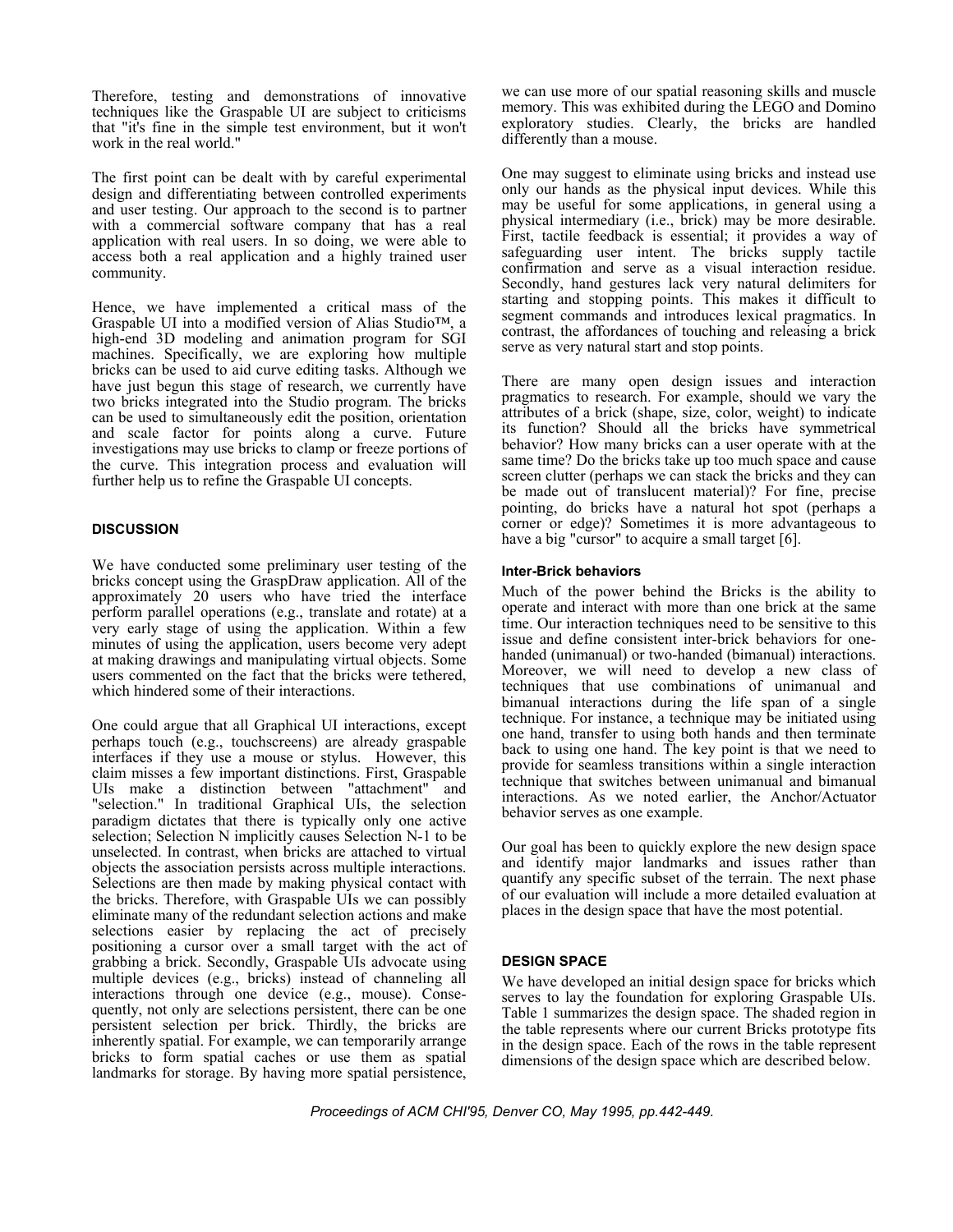*Brick's internal ability* — Does the brick have any internal mechanisms (physical or electronics) that generates additional information or intelligence? Inert objects have no internal mechanisms, only external features (color, shape, weight). Smart objects often have embedded sensors and microprocessors.

*Input & Output* — What properties can be sensed and displayed back to the user (or system)?

*Spatially aware* — Can the brick sense the surroundings and other bricks? Bricks can be unaware (work in isolation); mutually aware (aware only of each other); or be aware of their surroundings (primitive sensing of its environment and other bricks) [4].

*Communication* — How do the bricks communicate among themselves and to host computers? The mechanisms range from wireless (such as infra-red), tethered (requiring wires or cables) and grid board (a specialized operating surface with pluggable connecting parts).

*Interaction time span* — Given a task, are users manipulating the bricks in quick bursty interactions (sometimes gesturing in fractions of a second); using a set of bricks, accessing them within seconds or minutes (an interaction cache); or are the interactions long term running days, months, years between interactions (e.g., an archive)?

*Bricks in use at same time* — Do users manipulate one brick at a time (one handed interactions), two at a time (two handed interactions), or more than two? Users could manipulate 5 to 10 bricks at a time (e.g., bulldozer) or perhaps even 50 to 100 at a time.

*Function assignment* — How frequently and by what mechanism do the bricks get assigned their functions? Permanent assignment means that each brick has one function or role for its lifetime. With some effort, programmable assignment allows bricks to have their function reassigned. Transient assignment allows for users to rapidly reassign the brick's function.

*Interaction representations* — Is the system designed to have a blend of physical and virtual artifacts? When there is a mix, are the dual representations equal (i.e., functions can be performed using either physical or virtual artifacts), complimentary (i.e., one medium can perform a subset of the functionality that the other medium cannot) or combinatoric (together both offer functionality that either one could not provide alone).

*Physical & Virtual layers* — Are the layers direct (superimposed) or indirect (separated)?

*Bond Between Physical & Virtual layers* — Tightly coupled systems have the physical and virtual representations perfectly synchronized, the physical objects are tracked continuously in real time. Loosely coupled systems allow for the representations to become out of synchronization for long stretches of time (i.e., minutes, days) and updated in more of a batch mode.





*Operating Granularity* — What is the range of space that the bricks operate in and at what sensing resolution? For example, the devices may operate at a *building* level (e.g., capable of determining what room they are currently in), *room* level (e.g., capable of determining, within an inch accuracy, position and orientation information inside a room), and *desktop* level (e.g., micro accuracy within 0.1 in of position and orientation information on a desktop).

*Operating surface texture* — What granularity or texture do the bricks operate on? A discrete texture requires that